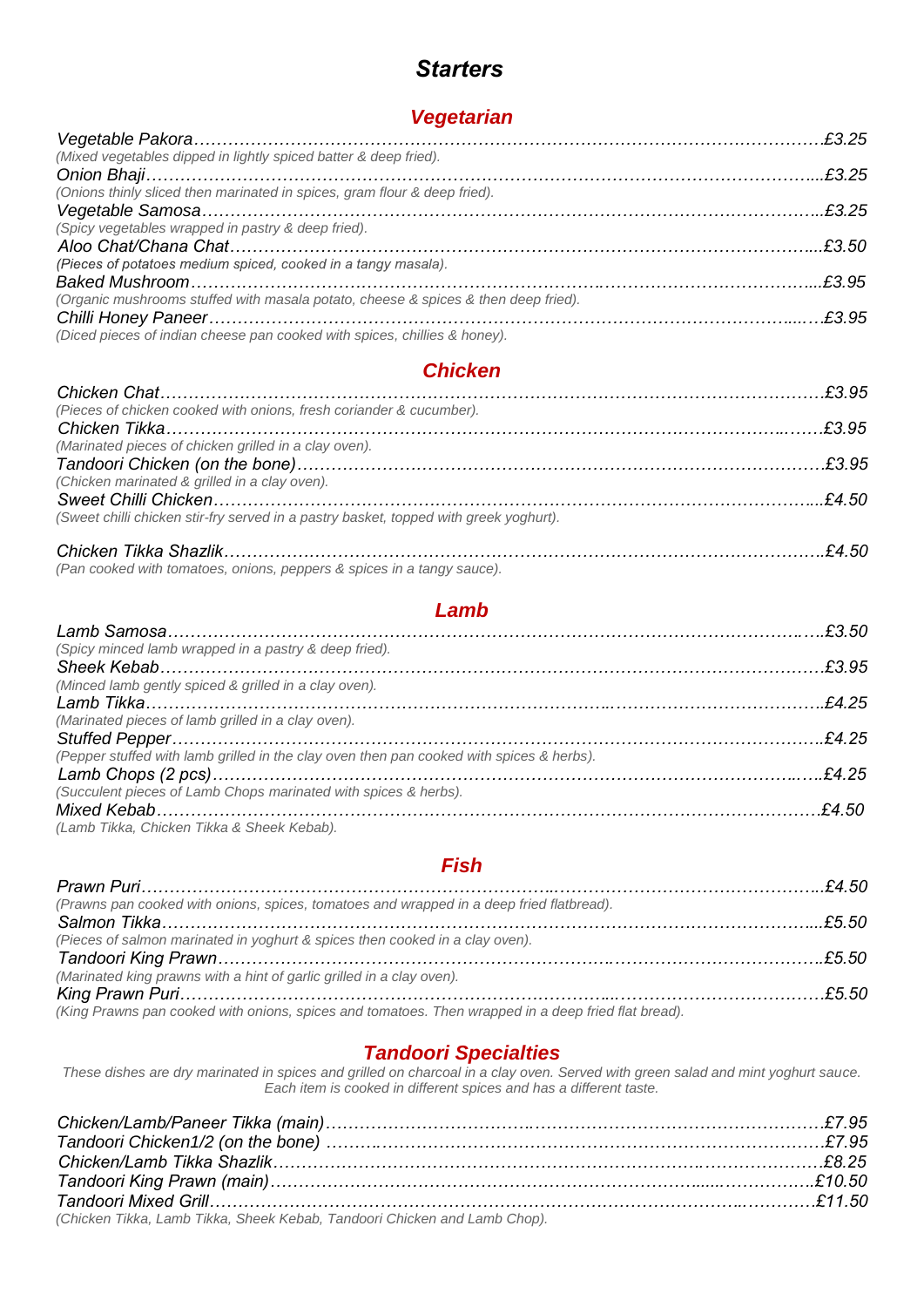# *House Specialties*

| (Thin slices of Chicken/Lamb marinated in spices & herbs, slowly simmered in a rich creamy sauce with ground almonds).          | £7.95   |
|---------------------------------------------------------------------------------------------------------------------------------|---------|
|                                                                                                                                 | £7.95   |
| (Stripped Tandoori Chicken pieces cooked with garlic & chillies in a spicy bhuna sauce).                                        |         |
|                                                                                                                                 | £7.95   |
| (A well balanced spiced curry consisting of chillies & honey with a distinctive taste).                                         |         |
|                                                                                                                                 | £7.95   |
| (Chicken/Lamb pan cooked with onions, peppers, spices, green chilies and naga pickle to create a nice rich hot dish).           |         |
|                                                                                                                                 | £7.95.  |
| (Tender pieces of Chicken cooked bhuna style with cumin seeds, onions & coriander).                                             |         |
|                                                                                                                                 | £7.95   |
| (A medium spiced Lamb curry cooked with garlic, ginger, coriander & potatoes).                                                  |         |
|                                                                                                                                 | £7.95   |
| (Strips of Tandoori Chicken cooked with Minced Lamb, fresh chillies & coriander in a thick hot sauce).                          |         |
|                                                                                                                                 | £9.95   |
| (Pieces of Tandoori Chicken, Chicken Tikka, Lamb Tikka & Sheek Kebab cooked with onions, tomatoes and green peppers.            |         |
| Medium strength).                                                                                                               |         |
|                                                                                                                                 | £10.95. |
| (King Prawns stuffed with ginger & garlic, baked in a clay oven and then cooked with onions, peppers & tomatoes creating a rich |         |

*(King Prawns stuffed with ginger & garlic, baked in a clay oven and then cooked with onions, peppers & tomatoes creating a rich thick sauce).*

## *Tandoori Special Masala*

*Marinated in special herbs and spices. Cooked with almonds in a creamy coconut masala sauce.*

| E8.95. المستند بين المستند المستند المستند المستند المستند المستند المستند المستند المستند المستند المستند المستند المستند المستند المستند المستند المستند المستند المستند المستند المستند المستند المستند المستند المستند الم |  |
|--------------------------------------------------------------------------------------------------------------------------------------------------------------------------------------------------------------------------------|--|
|                                                                                                                                                                                                                                |  |

## *Chef's Finest Seafood*

| (King Prawn, Prawns and Fish Fillets in chef's special sauce, medium).                             |  |
|----------------------------------------------------------------------------------------------------|--|
|                                                                                                    |  |
|                                                                                                    |  |
|                                                                                                    |  |
| (Boneless pieces of Fish cooked with onions, peppers and garlic in a rich flavoured tomato sauce). |  |

# *Chef's Specialties*

|                                                                                                                                                               | £8.25  |
|---------------------------------------------------------------------------------------------------------------------------------------------------------------|--------|
| (Traditional South Indian curry with mustard seeds, fresh curry leaves and garnished with coriander).                                                         |        |
|                                                                                                                                                               |        |
| (Tender pieces of Lamb pan cooked with onions, spices, herbs, spinach & fresh methi).                                                                         |        |
|                                                                                                                                                               |        |
| (Tender pieces of Lamb, baby potatoes and cashew nuts in a thick curry sauce., consisting of roasted whole spices, dry chillies & a<br>sprinkle of cinnamon). |        |
|                                                                                                                                                               | £8.25. |
| (Chicken/Lamb cooked in butter with spices, mushrooms and onions in a medium creamy sauce).                                                                   |        |
|                                                                                                                                                               | £8.50. |
| Chicken Tikka, Lamb Tikka & Minced Lamb Fillets cooked with onions, peppers & spices).                                                                        |        |
|                                                                                                                                                               | £8.50  |
| (Marinated thin slices of Chicken/Lamb pan cooked with almond powder, butter, mango syrup, cream & a hint of honey).                                          |        |
|                                                                                                                                                               | £8.95. |
| (Marrinated Chicken pieces pan cooked with spices, herbs onions, peppers and 3 different types of chillies in a flavoursome sauce).                           |        |
|                                                                                                                                                               | £9.50. |
| (Tandoori Mixed Grill (off the bone) cooked with onions, peppers, herbs, spinach, chillies naga chillies & hint of lemon).                                    |        |
|                                                                                                                                                               | £11.95 |
| (King Prawns cooked with roasted garlic, onions, coriander, green chillies & curry leaves. A fairly hot dish).                                                |        |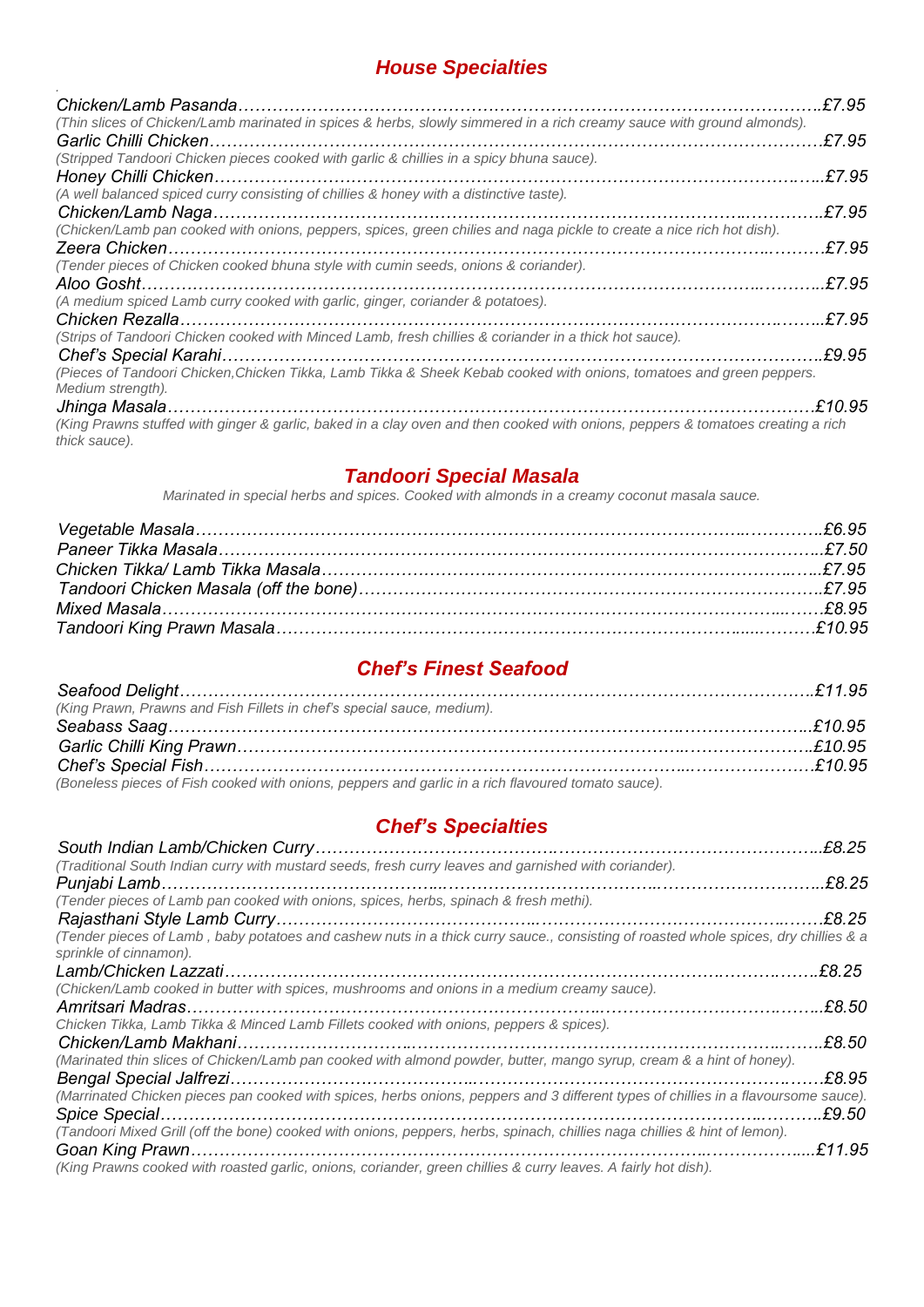## *Old Time Favourites*

*Curry: Basic Curry. Bhuna: Cooked in a thick sauce with tomatoes. Madras: Fairly hot dish with a hint of lemon. Korma: A very mild dish cooked with cream & coconut. Vindaloo: A very hot dish made with lots of chilli powder. Jalfrezi: Cooked with onions, peppers & chillies. Balti: Cooked with special herbs, spices and balti sauce. Karahi; Cooked with onions & peppers in a medium rich sauce with tomatoes. Tawa: Cooked with tamarind, cucumber & hint of chilli powder in a medium sauce full of flavours. Dupiaza: Cooked with lots of onions & peppers in a medium sauce. Dhansak: Hot, sweet & sour with pineapples & lentils. Pathia: Hot sweet & sou.r.*

*Saag: Medium dished cooked with spinach.*

*Rogan: Medium curry topped with tomatoes.*

#### *All above dishes are available with:*

## *Biryani Dishes*

*Cooked with spices & herbs, served with a side of vegetable curry.*

## *Side Dishes*

|  | Side Main |
|--|-----------|
|  |           |
|  |           |
|  |           |
|  |           |
|  |           |
|  |           |
|  |           |
|  |           |
|  |           |
|  |           |
|  |           |
|  |           |

### *English Dishes*

*(Served with chips, peas & salad)*